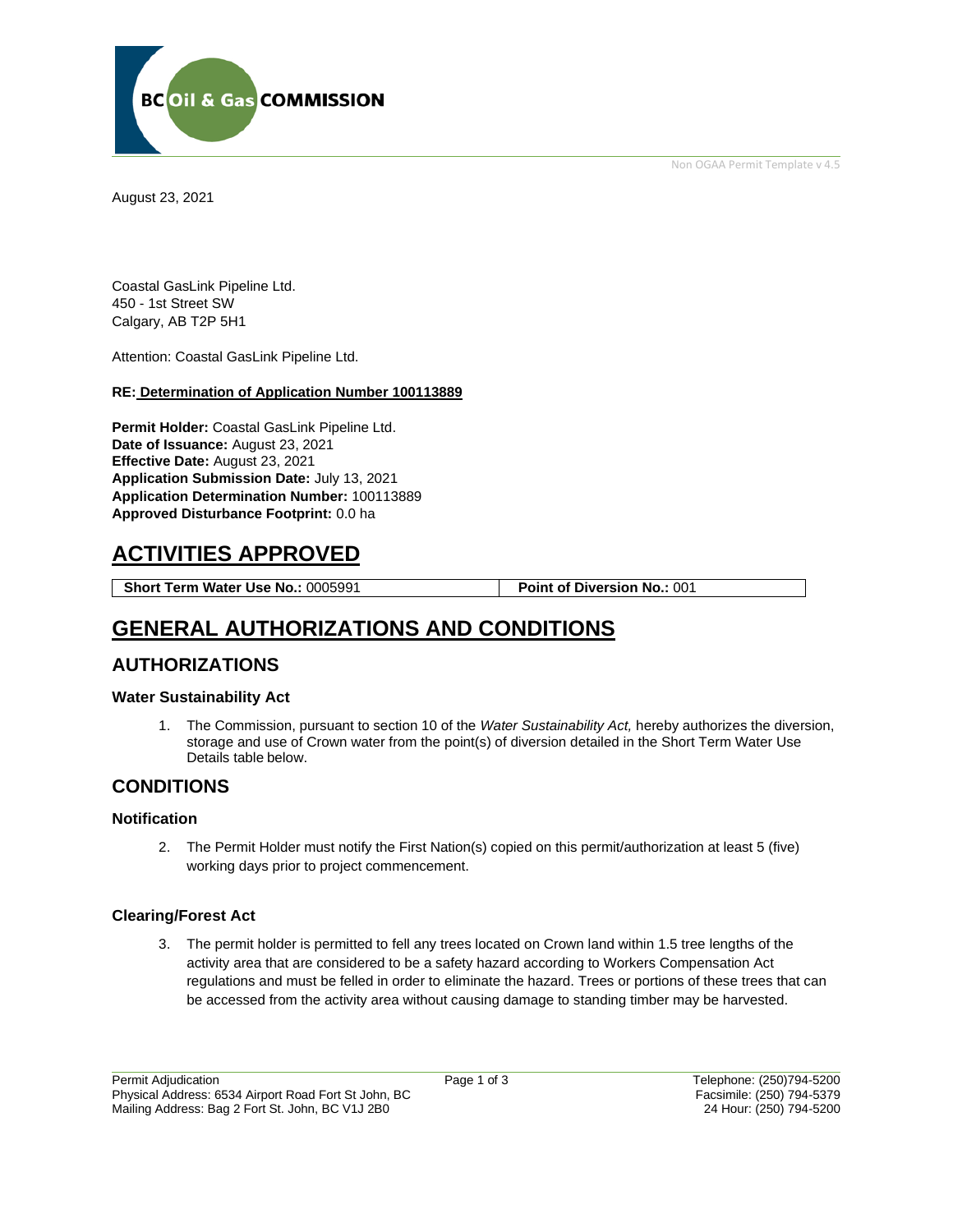# **ACTIVITY SPECIFIC DETAILS, PERMISSIONS AND CONDITIONS**

## **SHORT TERM WATER USE**

#### **Short Term Water Use Number -** 0005991 **Approval Period – From**: September 2, 2021 **To:** September 1, 2023

### **ACTIVITY DETAILS**

| <b>Point of Diversion No.: 001</b>                        | Water Source Name: Gosnell Creek (POD22) |
|-----------------------------------------------------------|------------------------------------------|
| <b>Type: Stream/River</b>                                 |                                          |
| <b>Purpose:</b> Oil and Gas, Industrial & Storage         |                                          |
| Location (UTM): Zone 09, Northing 6008813, Easting 594852 |                                          |
| Maximum Withdrawal Rate (m <sup>3</sup> /s): 0.17         |                                          |
| Daily Withdrawal Volume (m <sup>3</sup> /day): 14,400     |                                          |
| Total Withdrawal Volume (m <sup>3</sup> ): 30,001         |                                          |

*All authorizations for this activity are subject to the following conditions:*

#### **Short Term Water Use Conditions**

- 4. No instream works are permitted under this authorization.
- 5. A copy of this authorization must be available for inspection at the point of diversion and use location(s).
- 6. Water withdrawn under this authorization must only be used for the purposes of carrying out the oil and gas activities or related activities.
- 7. Water must not be diverted or withdrawn from any beaver pond.
- 8. Water withdrawal must not occur where:
	- a. stream discharge is less than 55 L/s;
	- b. the diversion will cause the stream discharge to fall below 55 L/s;
	- c. stream (wetted) depth is less than 0.30 metres (12 inches) at the withdrawal location; or
	- d. the diversion will cause the stream (wetted) depth to fall below 0.30 metres (12 inches) at the withdrawal location.
- 9. End-of-pipe intakes must be screened with maximum mesh sizes in accordance with the Fisheries and Oceans Canada 'Interim Code of Practice: End-of-pipe fish protection screens for small water intakes in freshwater'.
- 10. The permit holder must maintain accurate records of all water withdrawal activities throughout the term authorized. Water withdrawal records for each diversion point, including '0' values for months where no water was withdrawn, must be recorded monthly. Water withdrawal records must be submitted to the Commission on a quarterly basis via eSubmission. Quarterly reports are due on or before April 25, July 25, October 25 and January 25.
- 11. At any time, the Commission may suspend short term water use previously authorized. Water use suspensions will remain in place until such time as the Commission notifies permit holders that water withdrawals may resume.
- 12. The approval holder is authorized to store fresh water diverted under this use approval in dugouts or other fresh water storage structures provided:
	- a. the approval holder holds a valid permit or authorization to occupy the land on which the dugout or structure is located on unless a permit or authorization is not required, and